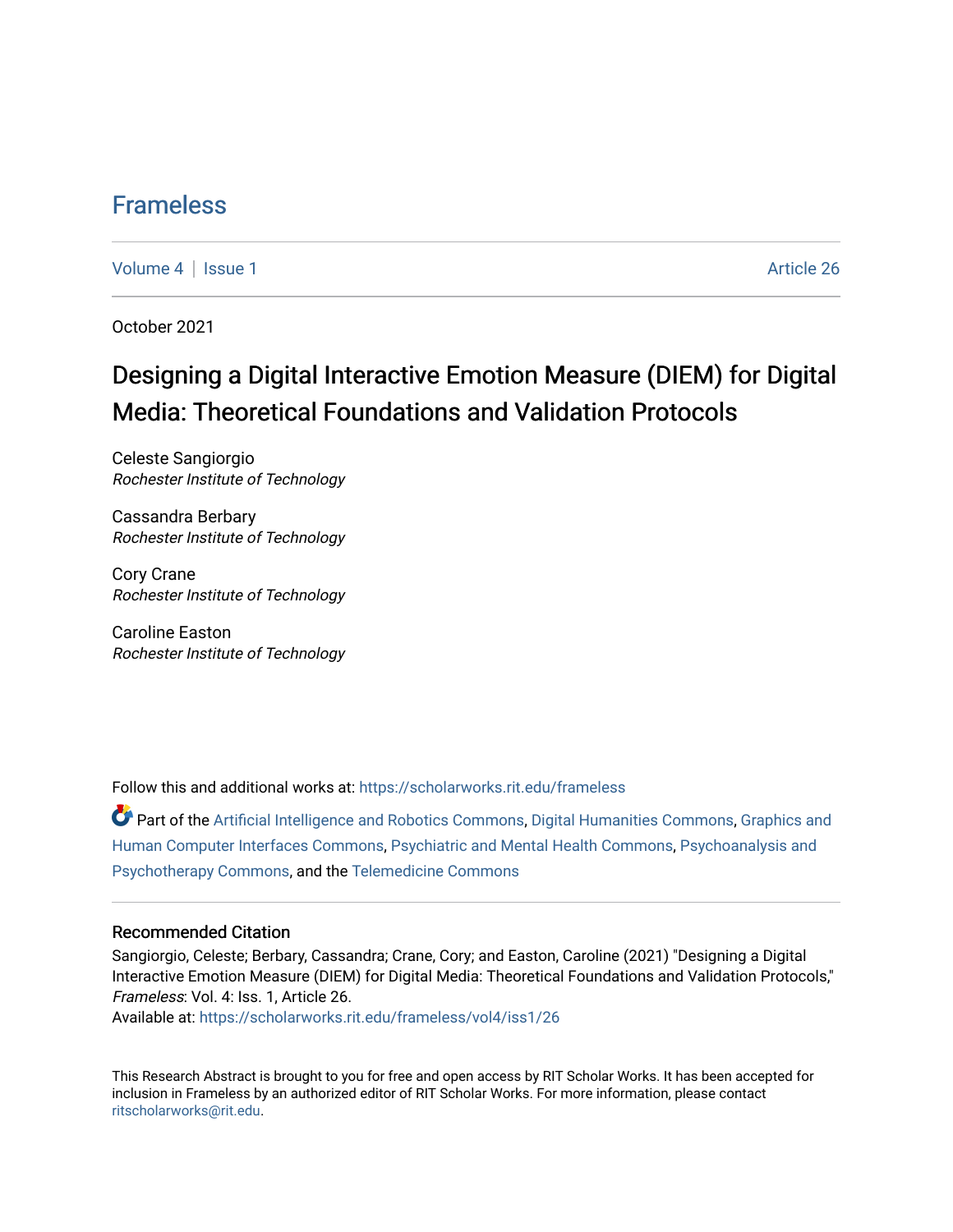# **FRAMELESS**

## **Designing a Digital Interactive Emotion Measure (DIEM) for Digital Media: Theoretical Foundations and Validation Protocols**

**Celeste Sangiorgio\*** Rochester Institute of Technology

**Cory Crane** Rochester Institute of Technology

**Cassandra Berbary** Rochester Institute of Technology

**Caroline Easton** Rochester Institute of Technology

#### **I. DIGITAL MEASURES OF EMOTION**

Awareness of emotions is often a treatment target in psychotherapy, but it is difficult to assess emotions due to ambiguity in measurement or scale design. Lack of clarity in scale design may increase risk that participant interpretations of scale items may not align with emotion constructs those scales were designed to capture. Furthermore, emphasis on verbal or written cues leads to low scientific representation of patients who cannot read emotion scales (e.g., low literacy). Touchscreen applications provide a unique opportunity to create a visual emotion measure which has low barriers but can be used to assess a high level of generalizability across cultures and psychology subdisciplines



*Fig 1. First mock-up of DIEM*

#### **II. AN INTERACTIVE VISUAL MEASURE: DIEM**

The Digital Interactive Emotion Measure (DIEM) is a brief, fully visual measure that is designed for administration on virtual interfaces. It was developed using Unity Software so that it may be intergrated into any existing mental health application, website, or platform.

*<sup>\*</sup>*Corresponding Author, Celeste Sangiorgio

*Submitted April 15th, 2022*

*Accepted April 15th, 2022*

*Published online April 18th, 2022*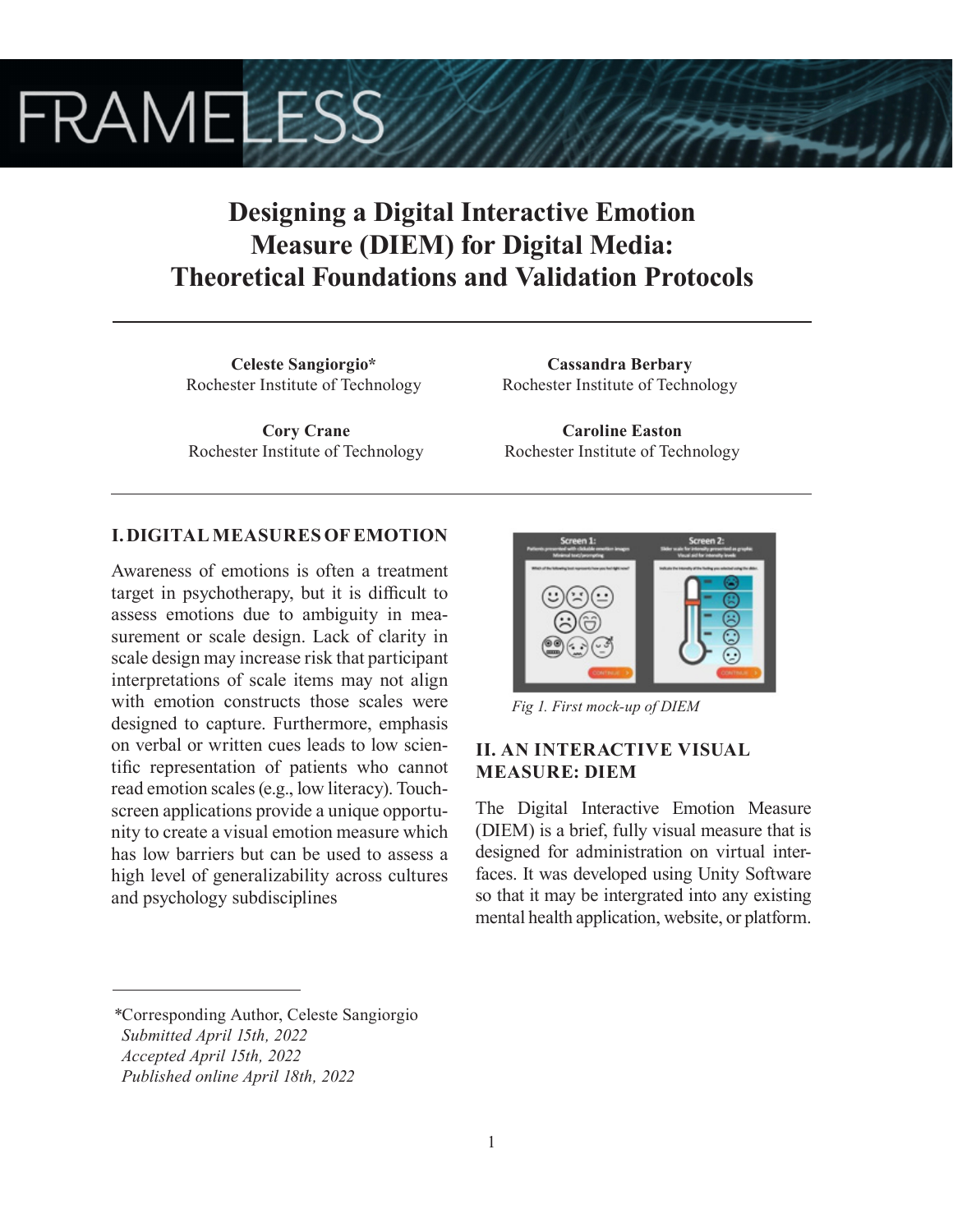**Vol. 4, No. 1 - 2021** *Frameless*



*interactive tools Fig. 2. Reference image from Paul Ekman's work and 2D illustration design direction*

#### *A. Development: Content and Construction*

Construction of DIEM included a literature review broadly organized into three categories: user interface design, emotion representation, and color science. Interface and icon design studies were used to determine visual cues to communicate scale prompts (e.g., instructions, clear or confirm selection, proceed to next screen); these studies included basic design principles (Ma et al., 2009; Zender, 2006), interpretation of icons across cultures (Shen et al., 2020; Stinson et al., 2006), and use of visual icons among individuals who cannot speak (van der Merwe & Alant, 2004). Existing pain and distress thermometers were used to determine the content and screen progression (Hawker et al., 2011; Mitchell et al., 2010).

Emotion represention studies on the unversality of basic emotions and stimulus images were used to design 2-dimensional (2D) illustrations of emotions (Ekman, 1999). The color of the 2D illustrations were determined through systemic review of emotion-color perceptions across cultures (Hanada, 2018; Lin et al., 2018; Ou et al., 2018; Thorstenson et al., 2018).

#### *B. Valdity Testing*

The next phase of testing involves confirmatory and discriminatory validity testing. Participants will give assessments of DIEM's emotion icons and compare DIEM icons to existing sadness, fear, anger, happiness, and disgust scales.

**Keywords***— digital healthcare, eHealth, mental health, psychotherapy, assessment, visual tools,*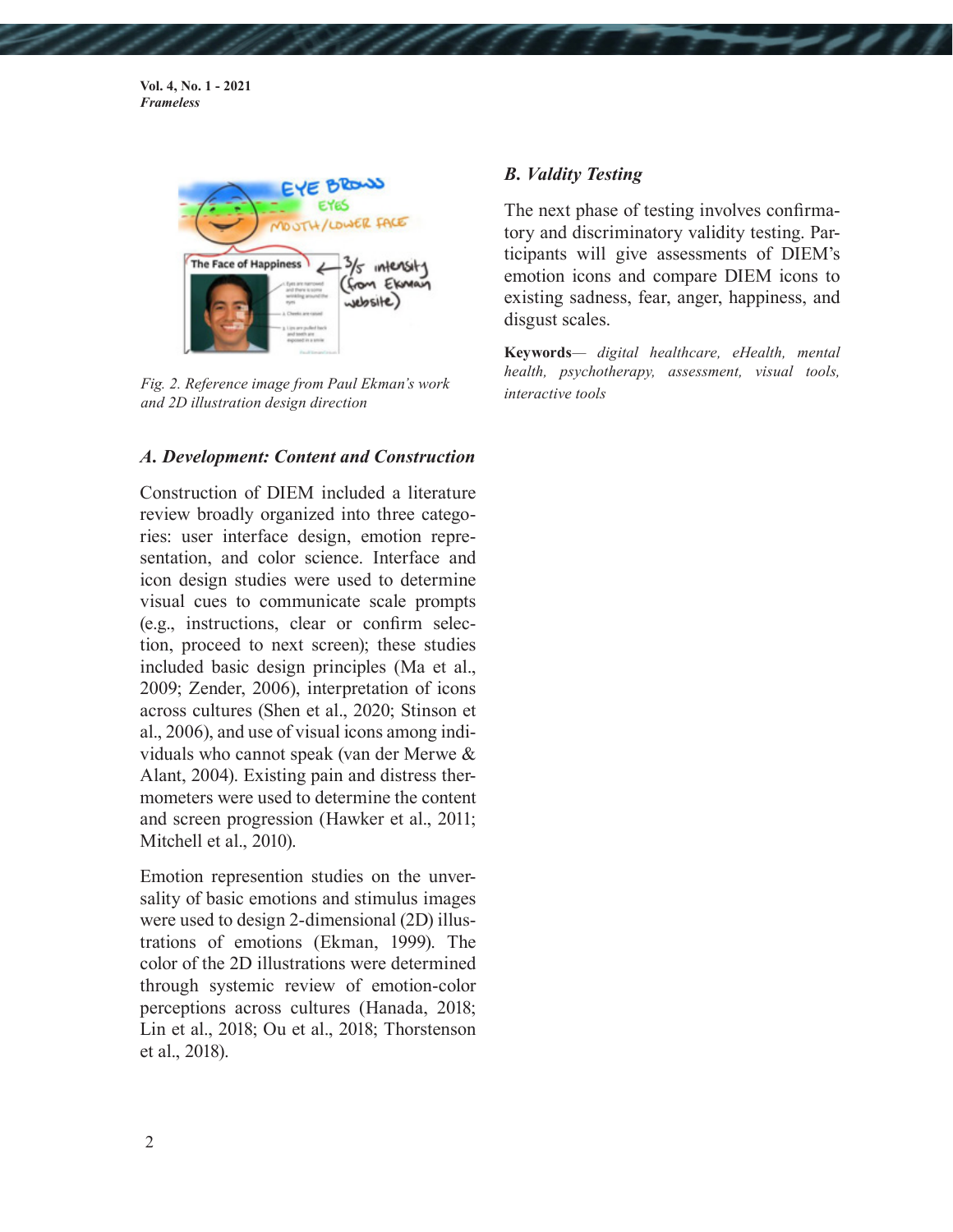#### **III. REFERENCES**

- Ekman, Paul. 1999. "Basic Emotions." Handbook of Cognition and Emotion 98  $(45–60): 16.$
- Hanada, Mitsuhiko. 2018. "Correspondence Analysis of Color–Emotion Associations." Color Research & Application 43 (2): 224–37. https://doi.org/10.1002/col.22171.
- Hawker, Gillian A., Samra Mian, Tetyana Kendzerska, and Melissa French. 2011. "Measures of Adult Pain: Visual Analog Scale for Pain (VAS Pain), Numeric Rating Scale for Pain (NRS Pain), McGill Pain Questionnaire (MPQ), Short-Form McGill Pain Questionnaire (SF- MPQ), Chronic Pain Grade Scale (CPGS), Short Form- 36 Bodily Pain Scale (SF-36 BPS), and Measure of Intermittent and Constant Osteoarthritis Pain (ICOAP)." Arthritis Care & Research 63 (S11): S240– 52. https://doi.org/10.1002/acr.20543.
- Lin, Rebecca, Muhammad "Tuan" Amith, Chen Liang, Rui Duan, Yong Chen, and Cui Tao. 2018. "Visualized Emotion Ontology: A Model for Representing Visual Cues of Emotions." BMC Medical Informatics and Decision Making 18 (2): 64. https://doi.org/10.1186/s12911-018- 0634-6.
- Ma, Xiaojuan, Jordan Boyd-Graber, Sonya Nikolova, and Perry R. Cook. 2009.

"Speaking through Pictures: Images vs. Icons." In Proceedings of the 11th International ACM SIGACCESS Conference on Computers and Accessibility, 163–70. Assets '09. New York, NY, USA: Association for Computing Machinery. https://doi. org/10.1145/1639642.1639672.

- Ma, Xuelei, Jing Zhang, Wuning Zhong, Chi Shu, Fengtian Wang, Jianing Wen, Min Zhou, Yaxiong Sang, Yu
- Jiang, and Lei Liu. 2014. "The Diagnostic Role of a Short Screening Tool—the Distress Thermometer: A Meta-Analysis." Supportive Care in Cancer 22 (7): 1741–55. https://doi.org/10.1007/s00520- 014-2143-1.
- Merwe, Elmarie van der, and Erna Alant. 2004. "Associations with MinspeakTM Icons." Journal of Communication Disorders 37 (3): 255–74. https://doi. org/10.1016/j.jcomdis.2003.10.002.
- Mitchell, Alex J., Elena A. Baker-Glenn, Bert Park, Lorraine Granger, and Paul Symonds. 2010. "Can the Distress Thermometer Be Improved by Additional Mood Domains? Part II. What Is the Optimal Combination of Emotion Thermometers?" Psycho- Oncology 19 (2): 134–40. https://doi.org/10.1002/pon.1557.
- Ou, Li-Chen, Yinqiu Yuan, Tetsuya Sato, Wen-Yuan Lee, Ferenc Szabó, Suchitra Sueeprasan, and Rafael Huertas. 2018. "Universal Models of Colour Emotion and Colour Harmony." Color Research & Application 43 (5): 736–48. https://doi. org/10.1002/col.22243.